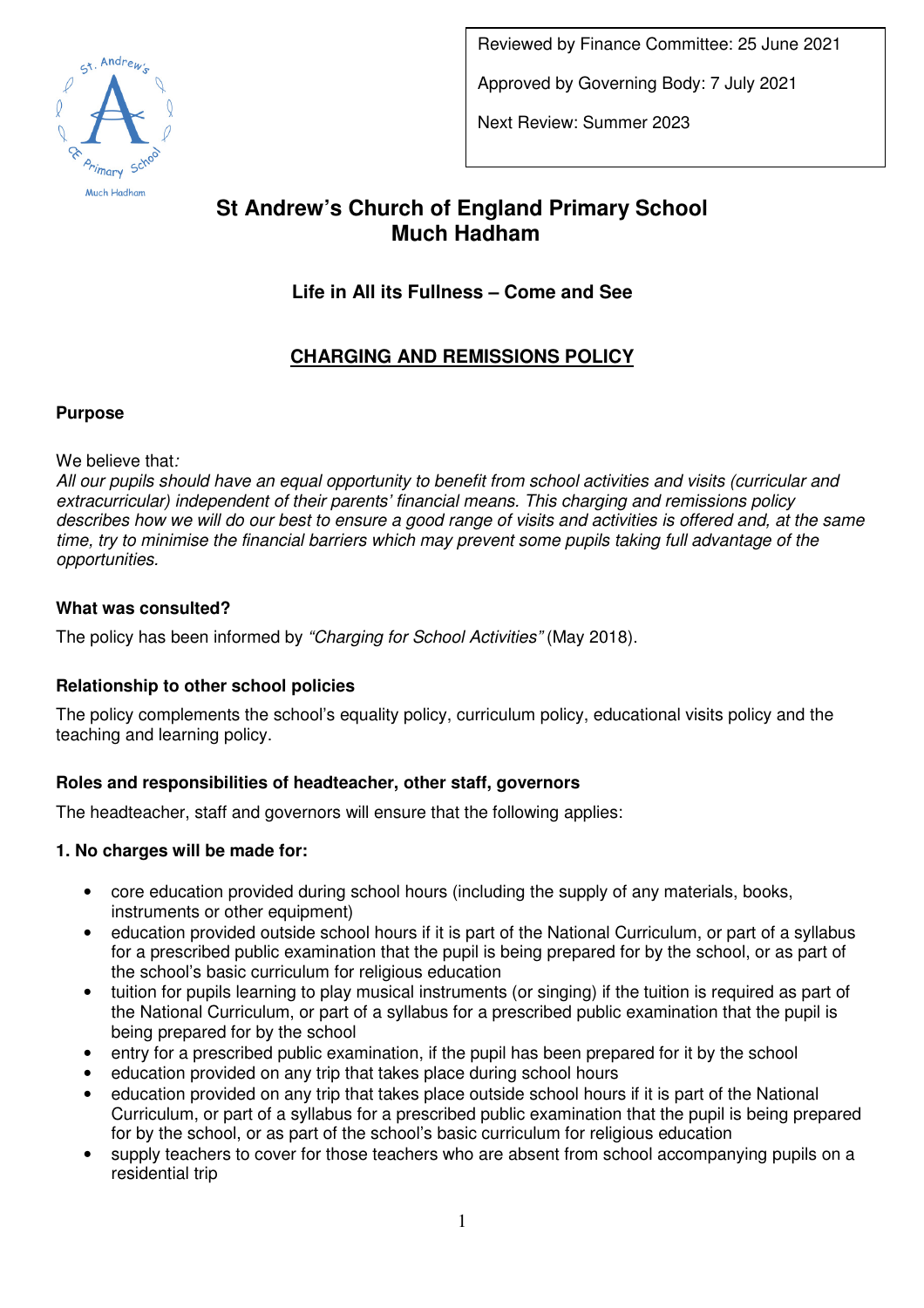### **2. Activities for which charges may be made**

a) Activities outside school hours

Non-residential activities (other than those listed in 1 above) which take place outside school hours, but only if the majority of the time spent on that activity takes place outside school hours (time spent on travel counts in this calculation if the travel itself occurs during school hours).

b) Residential activities

Board and lodging costs (but only those costs) of residential trips deemed to take place during school time. However, pupils whose parents are in receipt of certain benefits (see point 3 below) may not be charged for board and lodging costs.

Residential trips deemed to take place outside school time (other than for those activities listed in 1 above).

#### c) Music tuition

Music tuition for individuals or groups of up to four pupils.

Charges will be made as indicated below. Parental agreement will be obtained before a charge is made.

Activities which can be charged for (with the exception of board and lodging for residential trips) are regarded as "optional extras". Charges will not exceed the actual cost (per pupil) of provision

| <b>Activity or thing which</b><br>will or may be charged for                                                                       | <b>Notes</b>                                                                                                                                                                                                                                 | <b>Remitted or help available</b>               |
|------------------------------------------------------------------------------------------------------------------------------------|----------------------------------------------------------------------------------------------------------------------------------------------------------------------------------------------------------------------------------------------|-------------------------------------------------|
| Charges may be made for<br>any materials, books,<br>instruments, or equipment,<br>where a parent wishes their<br>child to own them | For example, a clay model $-$ a charge to<br>cover the cost of the clay.                                                                                                                                                                     | Remission for category B<br>(see below)         |
| Charges will be made for<br>music tuition                                                                                          | The cost, or a proportion of the costs, for<br>teaching staff employed to provide tuition in<br>playing a musical instrument or singing,<br>where the tuition is an optional extra for an<br>individual pupil or groups of up to four pupils | Remission for category B<br>(see below)         |
| Charges will be made for<br>the board and lodging<br>component of residential<br>trips                                             | The charge will not exceed the actual cost                                                                                                                                                                                                   | Remission for category's A<br>and B (see below) |

### **3. Voluntary contributions**

Our School Budget is not large enough to cover all the exciting opportunities we wish to provide for our children.

When organising school trips or visits which enrich the curriculum and educational experience of the children, the school invites parents to contribute to the cost of the trip. All contributions are voluntary. If we do not receive sufficient voluntary contributions, we may cancel a trip. If a trip goes ahead, it may include children whose parents have not paid any contribution. This will be at the discretion of the Headteacher in consultation with the Finance Committee on a case-by-case basis. We do not treat these children differently from any others.

Sometimes the school pays additional costs in order to support the visit. Parents have a right to know how each trip is funded. The school provides this information on request.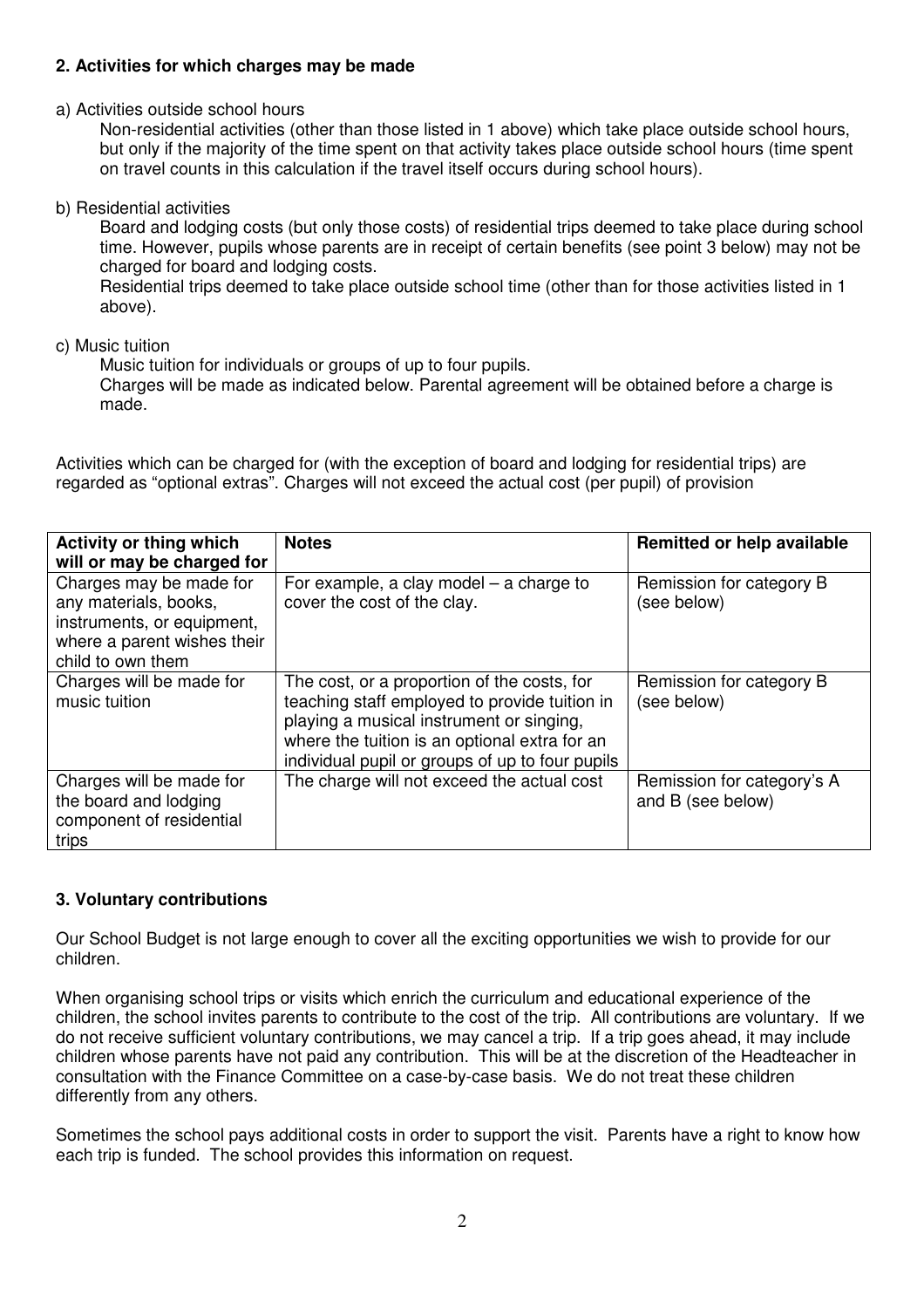The following is a list of additional activities organized by the school, which require voluntary contributions from parents. These activities are known as 'optional extras'. This list is not exhaustive:

- visits to museums and galleries:
- sporting activities which require transport expenses;
- outdoor adventure activities:
- visits to the theatre;
- school trips;
- musical events
- workshops in school

#### **4. Families qualifying for remission or help with charges**

In order to remove financial barriers from disadvantaged pupils, the governing body has agreed that some activities and visits where charges can legally be made will be offered at no charge or a reduced charge to parents and children in particular circumstances. This remissions policy sets out the circumstances in which charges will be waived. If remission or help is available in relation to a particular charge it is indicated in the right-hand column of the table above. Criteria for qualification for remission are given below.

#### Category A

Parents in receipt of

- Income Support
- Income-based Jobseekers Allowance
- Support under part VI of the Immigration and Asylum Act 1999
- Child Tax Credit, provided that Working Tax Credit is not also received and the family's income (as assessed by HM Revenue and Customs) does not exceed the sum given in the Revenue and Customs rules
- Income-related Employment and Support Allowance
- The guaranteed element of Pension Credit
- Working Tax Credit run-on paid for 4 weeks after the family stops qualifying for Working Tax Credit
- Universal Credit provided the family's household income is less than £7,400 a year (after tax and not including any benefits)

#### Category B

• Children who are entitled to Free School Meals (FSM) or DfE Pupil Premium income whose parents do not fall into category A. (This does not include the KS1 Universal Free School Meals.)

Additional categories of parents may claim help with some costs in some circumstances to be decided by the governing body.

#### **4. Additional considerations**

The governing body recognises its responsibility to ensure that the offer of activities and educational visits does not place an unnecessary burden on family finances. To this end we will try to adhere to the following guidelines:

- where possible we shall publish a list of visits (and their approximate cost) at the beginning of the school year so that parents can plan ahead
- we have established a system for parents to pay in instalments
- when an opportunity for a trip arises at short notice it will be possible to arrange to pay by instalments beyond the date of the trip
- we acknowledge that offering opportunities on a "first pay, first served" basis discriminates against pupils from families on lower incomes and we will avoid that method of selection.